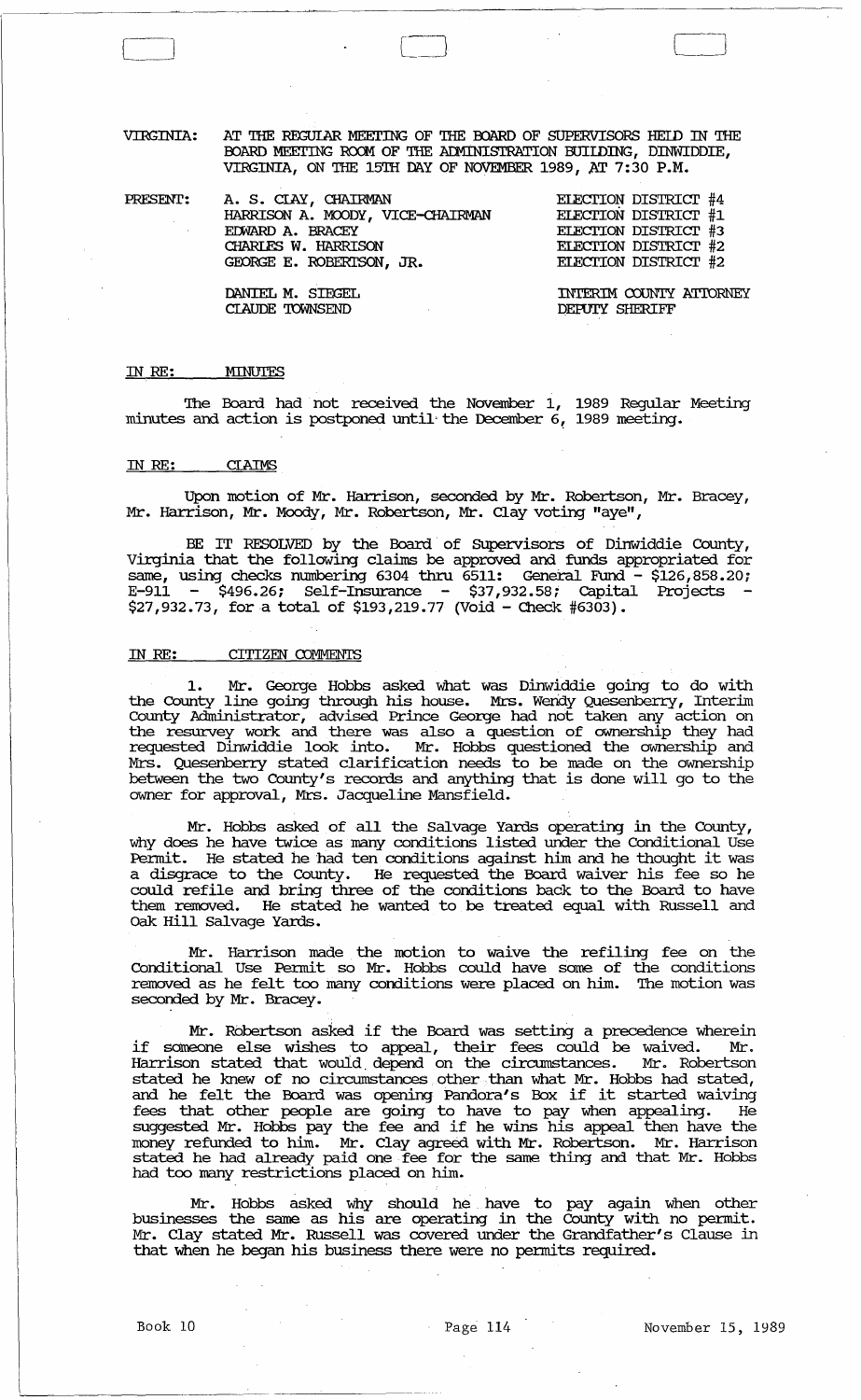Mr. Bracey stated on the night the Conditional Use Pennit was granted to Mr. Hobbs, he accepted all of the conditions reconnnended by the Planning Commission to the Board of Supervisors. In all fairness, Mr. Bracey felt the matter should be given to the County Administrator and County Attorney with their reconunendation to be given at the next meeting.

Mr. Moody 'stated that when the Conditional Use Pennit was brought before the Planning Commission and the Board of Supervisors, Mr. Hobbs agreed with all of the conditions and nothing was said at the time and that is why they were approved. Now Mr. Hobbs is bringing the same conditions back saying he didn't like them because other Salvage Yards to not have the same conditions he did. Mr. Moody told Mr. Hobbs that as time goes on, conditions somet:imes must become stricter to protect the environment. The next person may have more stipulations put on them. Mr. Mocxly said we are trying to protect the envirornnent and not put undue restrictions on anyone. At the time, Mr. Hobbs agreed to the conditions, as did both Boards.

Mr. Hobbs said he stated that night that he did not want any condition against him that the other yards did not have against them. He stated he had talked with Mr. Jim Rice, Public Safety Director, who told him he could have 200 tires. Now before he can get the tires he has to go back before the Board. Mr. Hobbs stated if Mr. Rice had told him he could not have 200 tires then he could have argued the point that night. That is why he made the statement that he did not want any condition against him that the other yards did not have against them. Mr. Moody stated the conditions were listed in the penuit presented to Mr. Hobbs and to the Board. Mr. Rice told Mr. Hobbs he was approached regarding the tires four weeks after the conditions were passed.

Mr. Harrison stated his motion stood as he did not feel Mr. Hobbs understood all of the conditions.

Mr. Moody asked if the Conditional Use Pennit recently passed differed with Mr. Hobbs' penuit. Mr. Rice stated there was one condition that they have that Mr. Hobbs does not have and that was the issue of tires. Everything else is the same.

Mrs. Quesenberry advised the majority of the fee for the Conditional Use Pennit is for advertising costs for the two public hearings as it will have to go before the Planning Commission and Board of SUpervisors again.

Mr. Bracey asked what was the legal responsibility for the County and Mr., Hobbs with something that has already been before the Board and passed with Mr. Hobbs agreeing to the conditions. Mr. Dan Siegel, Interim County Attorney, advised nonna! procedures would prevail wherein Mr. Hobbs would apply for an amendment to the Conditional Use Permit, with a Public Hearing by the Planning Commission and upon their approval being brought back before the Board of SUpervisors via a Public Hearing. Mr. Siegel stated the fees are almost equal to the publication costs.

Mr. Moody asked if the Board waived Mr. Hobbs' rights, could anything legally be done if someone else came before the Board requesting the same and their request was denied. Mr. Siegel advised legally there would be no cause against the Board; however, from a practical standpoint they would ask why is this case being treated differently.

Mr. Robertson made a substitute motion that Mr., Hobbs the proper procedures to amend his Conditional Use Pennit and have a case and he wins, the Board reimburse him for the fee. no second. With Mr. Bracey, Mr. Robertson, Mr. Clay voting Harrison, Mr. Moody voting "no", the motion carried. go through if he does '!here was "aye", Mr.

Mr. Harrison made the original motion to waive the refiling fee on the Conditional Use Pennit so Mr. Hobbs could have some of the conditions removed·as he felt too many" conditions were placed on him. This was seconded by Mr. Bracey with Mr. Harrison voting "aye", Mr. Bracey, Mr. Moody, Mr. Robertson, Mr. Clay voting "no", the motion failed.

2. Mr. Irving F. Nicholas, Jr. stated he lived in Mansfield North SUbdivision and some of the homeowners had signed a petition to have street lights put in. He stated they had received a letter from the

 $\mathcal{F}^{\text{c}}_{\text{c}}$  ,  $\mathcal{F}^{\text{c}}_{\text{c}}$  ,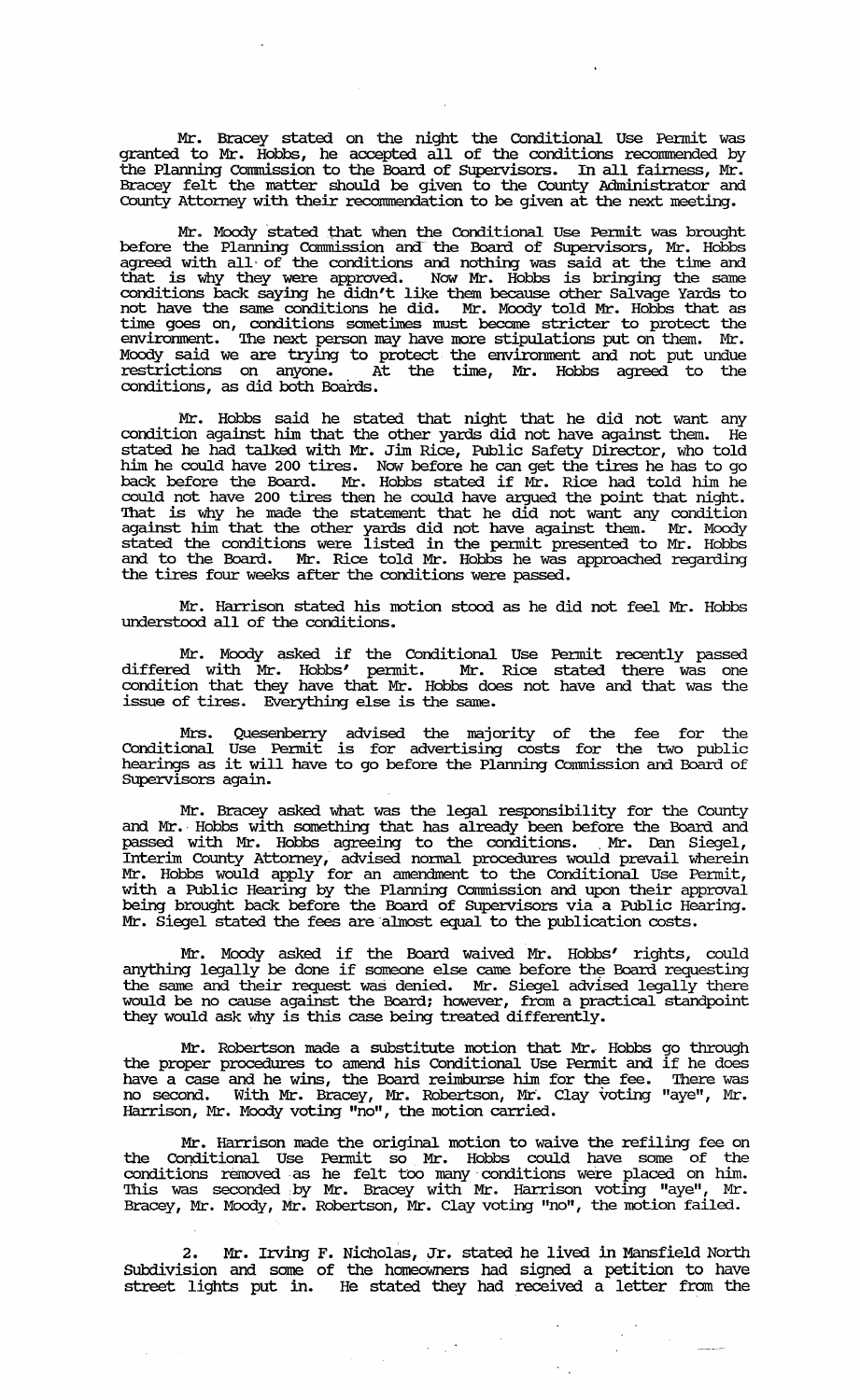County asking if they did or did not want street lights and he asked why were they being charged for street lights when the other streets in the same subdivision had. lights. Mr. Clay stated a moratorium was passed on street lights until a policy could be established. Mrs. Quesenberry stated at the last Board meeting, the staff was directed to send a letter to the street light petitioners to see if' there was still an interest from to the street light petitioners to see if there was still an interest from the street lights. She stated it was an effort by the Board to have street lights put in if the interest was an effort by the board to have he paid enough taxes and he would stay in the dark. Mrs. Quesenberry stated they needed to know the choice from everyone in the subdivision.

er ma

3. Mr. Theophus L. Daniel, Sr. stated he lived in Mansfield North Subdivision and paid personal property taxes and felt the street lights should be put in by his tax money. He commented about a stump dump behind Mr. Nicholas' house and nothing being done until he called and talked with Mr. Ponder. He felt the County was doing no good for any citizens in the County. He also stated he had called the dog warden and the dog warden was chased out of the neighbomood by the dogs.

4. Mr. R. N., Chambers addressed the Board regarding the tax problem with the County. He felt the tax rate was too high with what the County has to offer in return. He stated he is paying taxes on a double-wide mobile home that he paid \$33,000 for and the Commissioner of Revenue has assessed it at \$38,200. Mr. Clay asked Mrs. Deborah Marston, commissioner of the Revenue, to answer Mr. Chambers' question. Mrs. Marston stated she had discussed the issue earlier with  $\overline{M}$ r. Chambers and he understood that a double-wide is assessed as real estate based on the square footage, as they have factors and rates to go by as set by the General Reassessment. ,Mr. Chambers stated he understood, but he felt the rate was too high, as was the personal property rate of \$4.90. He stated he understood that 75% of the budget was spend on education, which left another 25% that went somewhere, along with money from the State. Mr. Clay stated the 'County just spent \$300,000 on the jail, in the future several hundred thousand is going to have to be spent on the landfill to meet State regulations, there are six Fire Departments plus numerous other things. Mr. Clay stated the rates are trying to equal out wherein many county residents rent property and are not landowners and own three new cars; therefore, they pay personal property taxes. Mr. Chambers stated his tax money was supporting able bodied people on food stamps and welfare who don't work and they are the ones with new cars. Mr. Clay agreed and stated the Board of Supervisors did not control that as it was established on the state level. Mr. Chambers stated industries would look harder at Dinwiddie if the County had a lower tax rate.

## IN RE: AMENDMENTS TO AGENDA

Upon motion of Mr. Moody, seconded by Mr. Harrison, Mr. Bracey, Mr. Harrison, Mr. Moody, Mr. Robertson, Mr. Clay voting "aye", the following was added to the agenda:

- 10.1 BOB MENGEL, DINWIDDIE VFD
- 10.2 'SUPERINTENDENT OF SCHooIS
- 10.3 IANDFILL EXCAVATION BID
- 12. EXECUTIVE SESSION
	- b. Legal<br>c. Indust
		- Industrial

#### IN RE: COMMISSIONER OF REVENUE - LATE FILING FEE

Mrs. Deborah Marston, Commissioner of the Revenue, stated the County had a poor response to the personal property forms being filed by its citizens. Yearly personal property foms are sent out to the citizens that are to be filed in her office by May 1. ' She stated that the 58.1-39(16) of the state Code of Virginia allows localities by ordinance to establish penalties for failure to .file such applications. She also read Section 58.1-35(18) wherein the state requires citizens to file personal property forms with the Commissioner of the Revenue on or before May 1 of each year. Mrs. Marston asked the Board to consider placing up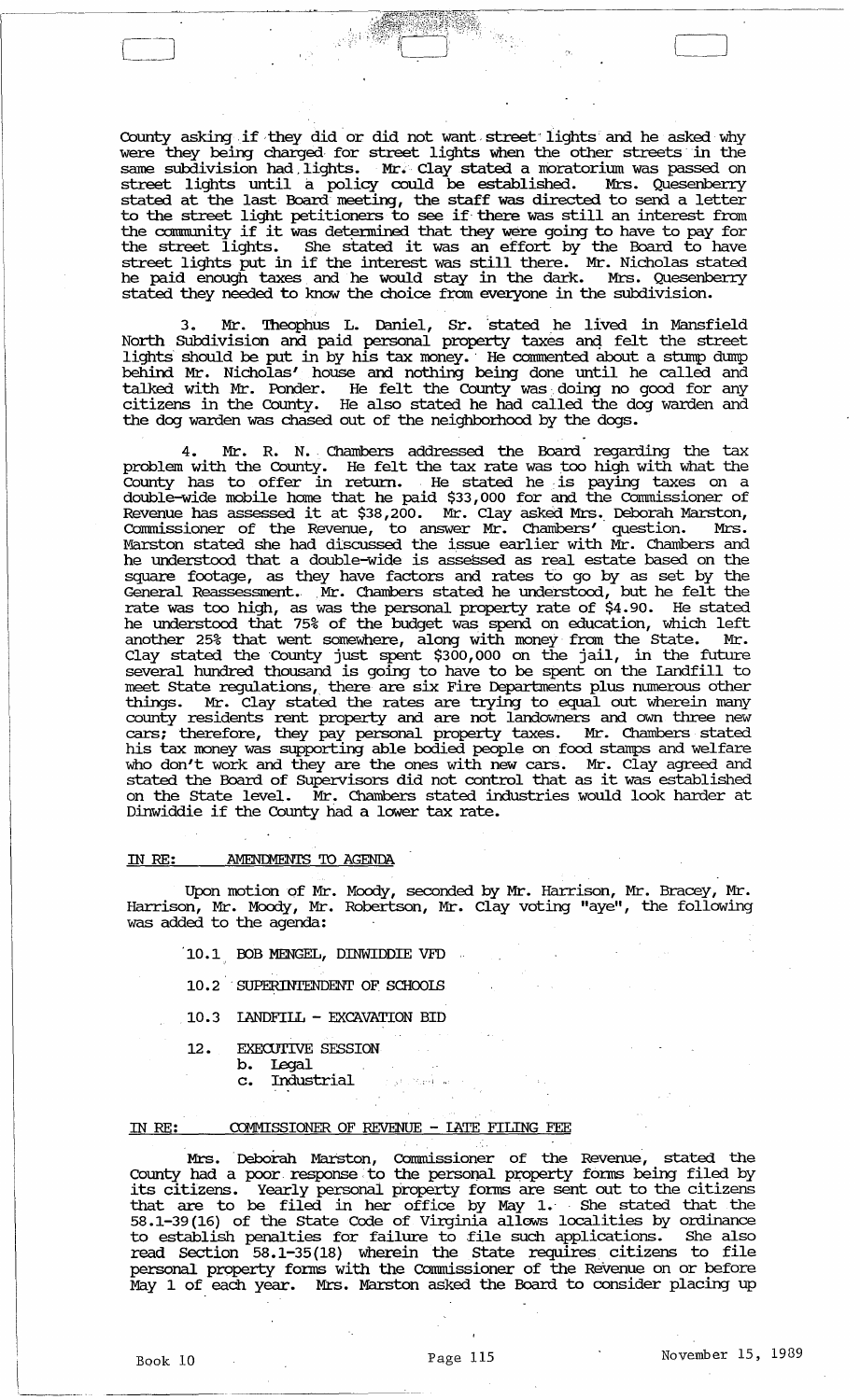to a 10% penalty as set forth by the Code to be assessed. on those who do not file by the due date. She is only seeking a greater response of the returns to aid her office. She stated that Prince George County has a 5% late filing fee for the non-filers. Mr. Harrison asked Mrs. Marston to call the other surrounding localities. She stated she would do so along with obtaining a copy of their ordinance. .

Upon motion of Mr. Robertson, seconded by Mr. Moody, Mr. Bracey, Mr. Harrison, Mr. Moody, Mr. Robertson, Mr. Clay voting "aye", the County Administrator and. County Attorney are authorized to draft an ordinance to establish penalties for failure to file personal property forms, which will include personal property, machinery and. tools, heavy equipment and. mobile homes ..

### IN RE: SHERIFF -- APPROPRIATION FOR NEW JAILERS

Mrs. Wendy Quesenberry, Interim County Administrator, advised the Sheriff has received approval from the Compensation Board for four (4) new jailers, effective November 1, 1989. She stated they knew at budget time they if these jailers were approved, appropriate funds for clothing and for health insurance coverage would be needed. She recommended a total appropriation of \$78,240 be added to the Sheriff's budget for these four new positions as follows:

- 1. Salary \$69,108 (To be reimbursed by the State)
- 2. Uniforms \$3,500
- 3. Health Insurance \$5,000<br>4. Crater Criminal Justice Ad
	- 4. Crater Criminal Justice Academy Restore \$632 for training

Mr. Harrison asked what would be coming out of the General Fund. Mrs. Quesenberry advised all of the \$3,500 for uniforms and approximately \$2,000 for the Health Insurance for a total of around \$5,500.

Upon motion of Mr. Moody, seconded by Mr. Harrison, Mr. Bracey, Mr. Harrison, Mr. Moody, Mr. Robertson, Mr. Clay voting "aye",

BE IT RESOLVED by the Board of SUpervisors of Dinwiddie County, Virginia that \$78,240 be appropriated to the Sheriff's budget as follows:  $S$ alary - \$69,108 (to be reimbursed by the state); Uniforms - \$3,500; Health Insurance - \$5,000; Crater Criminal Justice Academy - \$632.

## IN RE: POULTRY CIAIM -- MARY MANN

Mr. Allie Brooks, Animal Warden, presented a poultry claim for Mrs. Mary Mann for five chickens, at a value of \$5.00 each. The dog was caught and removed from the area. Mr. Brooks recommended the claim be approved.

Upon motion of Mr. Bracey, seconded by Mr. Moody, Mr. Bracey, Mr. Harrison, Mr. Moody, Mr. Robertson, Mr. Clay voting "aye",

BE IT RESOLVED by the Board of SUpervisors of Dinwiddie County, Virginia, that Mrs. Mary Mann, Route 739, Church Road, Virginia, is awarded reimbursement for a poultry claim for five chickens at a cost of \$5.00 each, for a total of \$25.00.

## IN RE: SURPIUS VEHICLE -- NAMOZINE VFD

 $\sim$   $\sim$ 

 $\sqrt{t}$ 

Mr. Jim Rice, Public Safety Officer, advised Namozine Volunteer Fire Department has received a 1986 Chevrolet Blazer surplus vehicle from Virginia Power which has approximately 60,000 miles on it. The County has to take action to accept title to the vehicle and insure it. The Fire Department has agreed to allow Mr. Rice to use the vehicle for Emergency services. The car he is presently using will be taken out of service, which has approxlinately 115,000 miles on it and. in need of extensive which has approximately inspect and on the did in hood of distance. vehicle.

Upon'motion of Mr. Robertson, seconded by Mr. , Mr. Bracey, Mr. Harrison, Mr. Moody, Mr. Robertson, Mr. Clay voting "aye",

لتتورث

 $\omega_{\rm{max}}$  and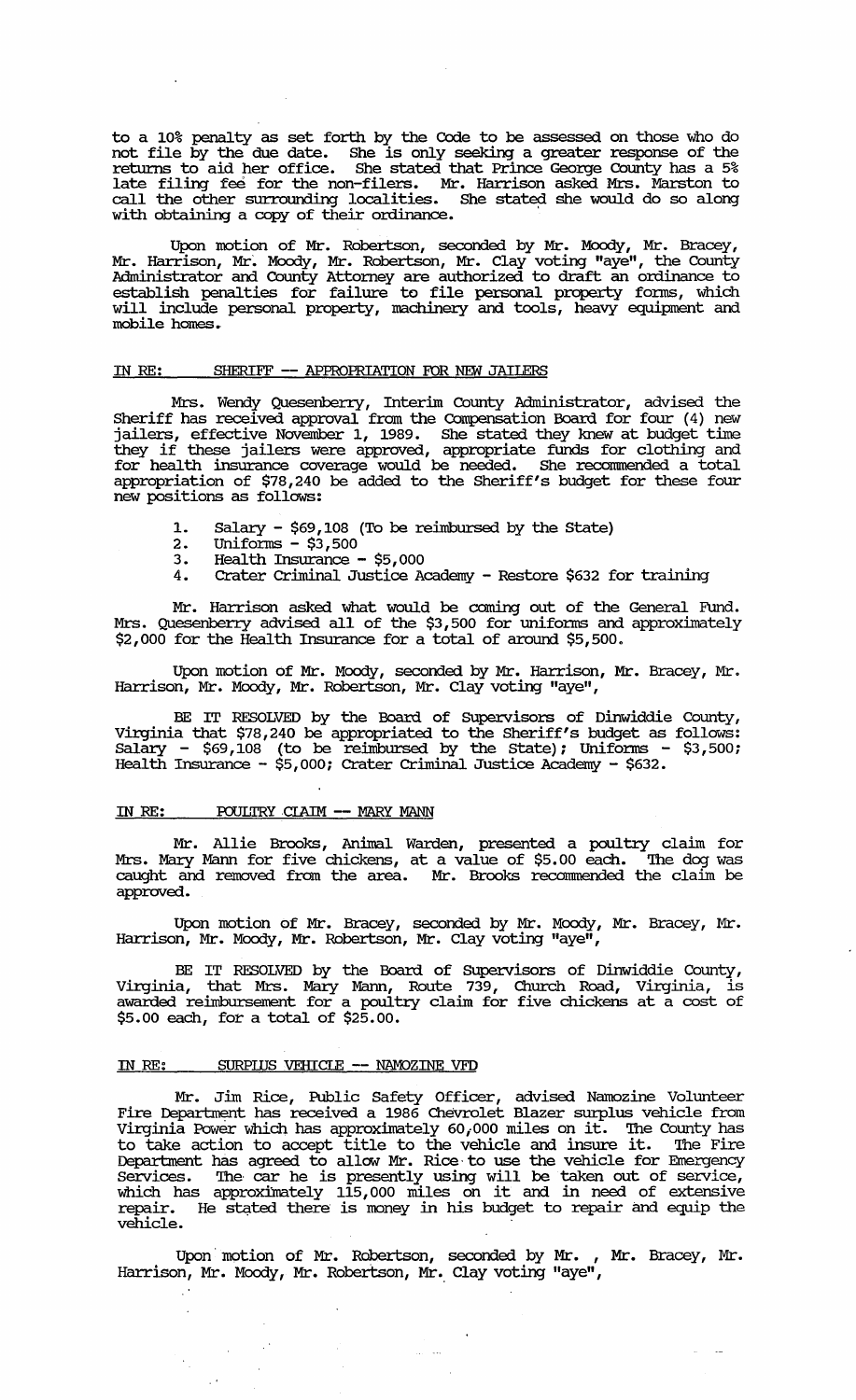BE IT RESOLVED by the Board of Supervisors of Dinwiddie County, Virginia, that the County accepts title to and agrees to insure a  $1986$ Chevrolet Blazer from Virginia Power; and,

 $\begin{bmatrix} 1 & 1 & 1 \\ 1 & 1 & 1 \\ 1 & 1 & 1 \end{bmatrix}$ 

BE IT FURiHER RESOLVED by the Board of SUpervisors of Dinwiddie County, Virginia, that Mr. Jim Rice, Public Safety Officer, is authorized to repair and equip the vehicle for use as an Emergency services vehicle as agreed to. by the Namozine Volunteer Fire Department.

## IN RE: JAIL -- GAS TANK REMOVAL

r~l

Mr. Rice advised in a continuing effort to consolidate the liability, exposure and expense of upgrading the County's gas tanks to the new requirements, two gas tanks· need to be removed from the jail and the tanks at the School Bus Garage had to be equipped for County use. Mr • Rice requested authorization to remove the gas tanks at the jail and proceed with the work at the School Bus Garage. This is a budgeted item and is agreeable with the Superintendent of Transportation.

Mr. Harrison asked if any bids had been received. Mr. Rice advised he has been working with Mr. Peter Baird and he is the only one within a 100 radius that does this type work. Mr. Rice stated some people dig up tanks, but there is more involved with this over at the bus garage to meet the new codes. Mr. Bracey stated he understood but requested three bids die new codes. In: Bracey stated he understood but requested three bits be obtained if possible. Mrs. Quesenberry, Interim County Administrator, and Mr. Rice advised they will make a effort to get other bids and if the Board knew of other individuals in the business to let her know. Mr • Bracey asked if there were specifications for this particular job. Mr. Rice stated there are specifications which includes a complete job.

Upon motion of Mr. Bracey, seconded by Mr. Moody, Mr. Bracey, Mr. Harrison, Mr. Moody, Mr. Robertson, Mr. Clay voting "aye", Mr. Jim Rice, Public Safety Officer, is authorized to proceed with removal of the gas tanks at the jail and proceed with the work at the School Bus Garage contingent upon seeking bids.

#### IN RE: . E-911

Mr. Harrison asked Mrs. Wendy Quesenberry, Interim County Administrator, the status of E-911. She advised Mr. John Clark has completed the numbering for the designation of addresses on the new dwellings and new subdivisions. He is meeting with the rural route carriers. now to make sure he has covered each house which has to be located on the map along with house numbers. He anticipates mailing out new addresses in January. The telephone company will not start building the data base, which "goes into the E-911 program, until 95% of the citizens, or customers have notified them of the change in address. She stated that it is very important that when the citizens receive their new address that the telephone company be notified. The building of the data base by the telephone company takes approximately 18 months.

Mr. Harrison stated in the meantime people are being charged for this with nothing being done about it. Mrs. Quesenberry stated when the County first started with the program, the County advanced the E-911 program \$100,000 in General Fund money. Approximately \$45,000 is collected each year. At this point, the County has not started refunding any money to the General Fund, as the majority of it has been spent in the street naming and house numbering process, with. the biggest obstacle being going to a complete set of new maps. Also, there was six month delay with some one of complete the state was seen the money in the money someone being hired to complete the job. At this point, all of the money has not been recovered that has been put into the system. Even when the point comes that the money has been recovered from the house numbering, street numbering and the actual equipment obtained and the system is in operation, C&P will review the process again and the cost may be reduced; however, there will always be. a maintenance fee. Therefore, there will never be a point where there won't be any charge.

Mr. Robertson stated the system is still approximately two years away.

Mrs. Anne Scarborough questioned the delay when in October of 1988, the consultant stated four items needed to be done.

'.L- "'.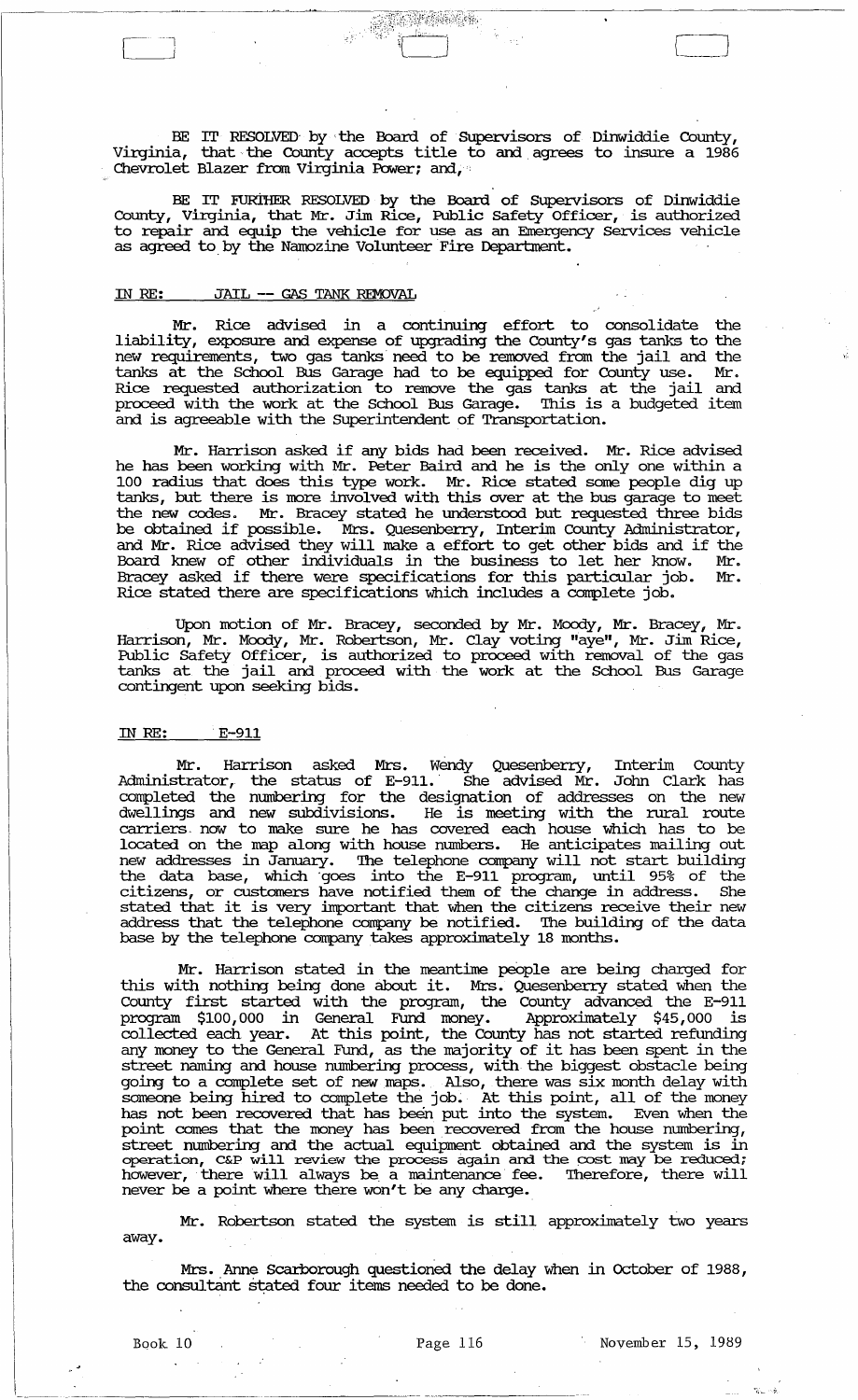Mrs. Quesenberry stated in the beginning no one invisioned the enonnous job it was going to take in naming all the roads and assigning house mnnbers in a rural County. In the beginning, the tax maps were used and it is an impossibility to use the tax maps and develop an accurate grid system. '!he work on the tax maps was not wasted as the tax maps are in better shape than they have ever been. However, there was a tremendous cost in getting the upgraded maps. As to the lapse in time, at budget time a Planning Technician was budgeted to handle the project to make sure the letters went out and the system kept up-to-date as there was not adequate staff to handle such a task. All County positions were frozen and it was ten months before we were able to have the freeze lifted and get the help that was needed. Mr. Clarke has now brought the system up-to-date from the ten month lapse along with all the new building pennits. She advised the County is anxious to get the system installed, permitts. She advised the County is anxious to g<br>and it has been a long hard process to this point.

Mr. Harrison asked if Mr. Clarke could update the Board at the next meeting to let the public know what is going on.

### IN RE: BOB MENGEL -- DINWIDDIE VOLUNTEER FIRE DEPARIMENT

Mr. Bob Mengel advised he was asked by the members of Company 1 to make the following statement to the Board:

"At any time that policy or procedures are discussed concerning the fire companies, the Chief's Association should be consulted." Mr. Mengel stated this comes about because of the report that was given by the Safety Committee. It appears that few from the County Fire Companies were consulted on this item and this worried a lot of his members. He stated only one fire member was consulted and that was due to the fact he was running rescue squad calls. He stated there were a lot of implications in the report concerning fire companies in the county and he thinks the expertise of the Chief's Association should have been consulted.

Mr. Mengel stated he spoke to the Board on October 4, 1989, concerning the use of fire funds. He would like to see the Board take some action to set a policy in that all fire fund money should be made available to the fire companies and should not be spent by the County staff without the permission of the fire companies. Mr. Mengel stated that at times at the Chief's Association meetings some of the staff is allowed to spend some money *u* however, there have beeri some efforts to spend some without the Chief's permission. Mr. Mengel stated the money is budgeted in the Fire Departments' annual budget and when the budget is brought to the Board the money is in there. We requested that money be used as it was intended to go directly to the fire companies.

Mr. Bracey asked what has been done with the money in the past? Mrs. Quesenberry advised the State Fire FUnd is budgeted with a breakdown as to the allocation available to the Fire Departments. The liability to see that the funds are spent properly lies with the Board of Supervisors. There are two important things that must be assured: (1) the money is spent on the proper purposes that are spelled out by the law; and (2) the purchasing (procurement) procedures have to be followed. She advised the first year the funds were received she worked with the Fire Departments in setting up a program and the money was passed directly to the Fire Departments. '!hey had to go through her for the purchasing procedure. since then, the money comes to the County and one of the duties of the Public Safety Officer is to analyze and work with the Fire Departments as to their needs and the expenditure of these funds. Mrs. Quesenberry advised it should be a cooperative effort with the Fire Departments. '!he main thing is to make sure that the funds are spent for those things that main thing is to make sure that the runds are spent for those things that<br>the law or grant requires them to be spent on. The only time it might be arbitrary on the County's part is if they are not properly equipped under the first requirement and the Deparbnent wants to buy something else.

Mr. Harrison requested the County Administrator, the Public Safety Director and Fire Chiefs get "together and set up a written policy for the expenditure of the Fire Programs FUnd.

IN RE: SUPERINTENDENT OF SCHOOLS. -- COMPUTER EQUIPMENT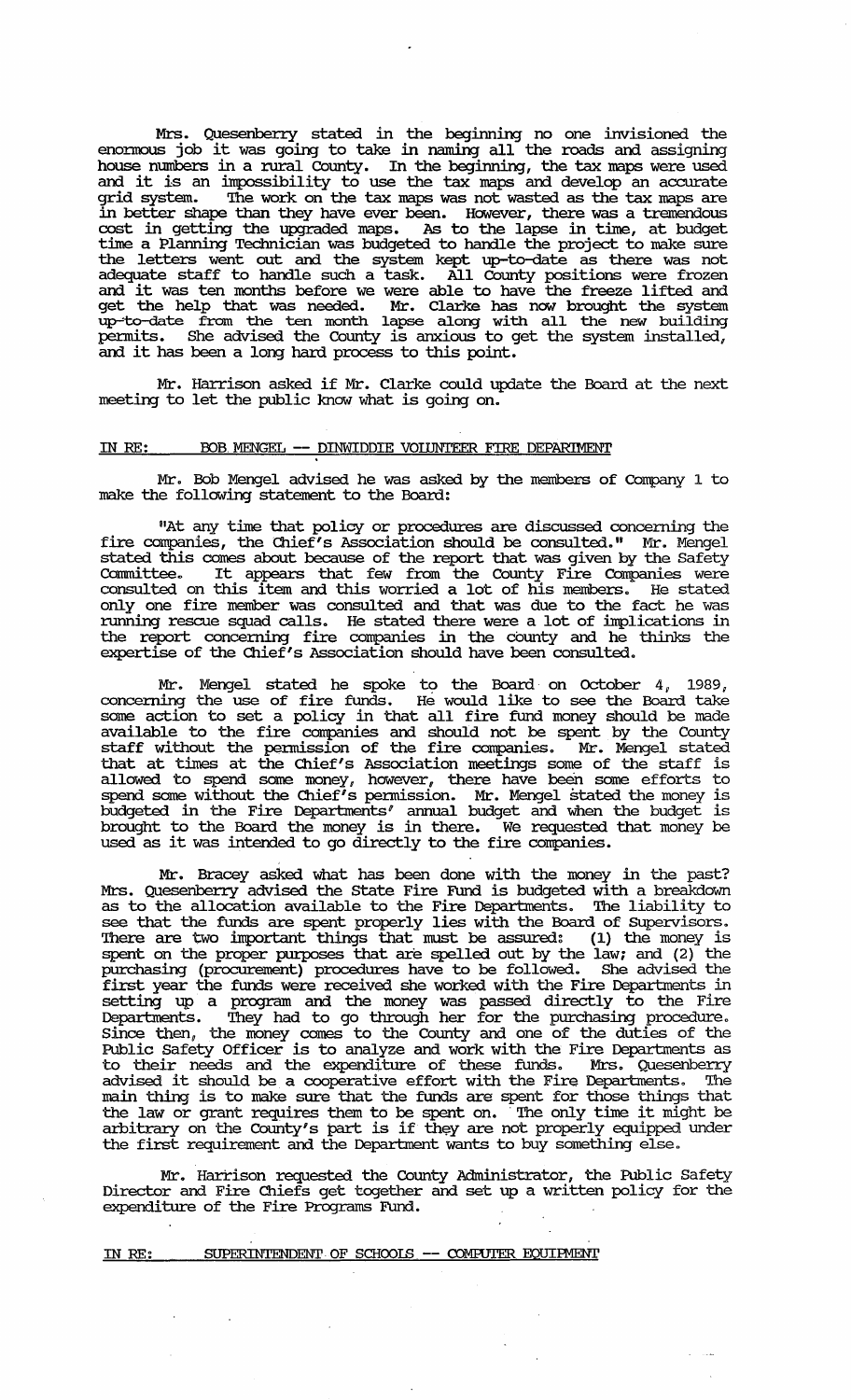Dr. Richard Vaughn, SUperintendent of Schools, requested the Board of Supervisors appropriate and authorize expenditure of an additional \$31,259 to the School Board Budget for 1989-90. '!his money is 100% reimbursable by the state and is another phase of the Governor's Technology Initiative. He stated in the 1986 plan adopted by the Department of Education, authorization . was given., to establish a CormnunicationjAutornation Transition System (SCATS) which would build a statewide education electronic communication network with standardized databases for student infonnation, financial infonnation, teacher certification am professional development. '!he equipment consists of an IBM PC or compatible microcomputers, printers, and other necessary peripherals which will be provided for the Central Office, Middle School and each elementary School.

Mr. Bracey asked Dr. Vaughn if the previous money appropriated for<br>ers was for students only. Dr. Vaughn stated yes. Mr. Bracey computers was for students only. Dr. Vaughn stated yes. asked if this was a totally different project. Dr. Vaughn stated it was another phase of the Governor's Technology Initiative. The first was for the students am he encouraged people to visit the computer room for the six graders at the Middle School to see what the money has bought. '!he other phase of the first project bought equipment for the High School **-** the satellite, receiver dish am VCR. 'Ibis is another step and different in that the money has already been appropriated.

Upon motion of Mr. Robertson, seconded by Mr. Harrison, Mr. Bracey, Mr. Harrison, Mr. Moody, Mr. Robertson, Mr. Clay voting "aye",

BE IT RESOLVED by the Board of SUpervisors of Dinwiddie County, Virginia that an additional \$31,259 be appropriated to the 1989-90 School Board budget and expenditure authorized to purchase computer equipment, which is 100% reimbursable by the state, as another phase of the Governor's Technology Initiative.

# IN RE: ASBFS'IDS REMOVAL - SCHOOLS

 $\mathcal{L}^{\text{max}}$ 

Dr. Vaughn, Superintendent of Schools, advised that budgeted funds have been allocated to take care of the needed asbestos removal for the current school year and that part of the project has been completed. The School Board obtained bids for asbestos removal in McKenney, Northside am Eastside elementary schools. It is necessary to proceed with the removal from Northside and McKenney schools. '!he last school containing asbestos is Eastside school and his purpose was to seek the Board's advice as to what should be done with Eastside school. '!hey have obtained bids for the removal in all three locations; however the bid for Eastside is as follows: Boiler Room - \$6,170; Main Building (pipe work, etc) \$4,867; Transite panels - \$4,549; Floor Tile - \$68,759. As a minimum, he feels the asbestos in the boiler room must be removed for the protection of the maintenance force. Completion of the other items would depend on the anticipated use of the building. Funds for all the removal, except the floor tile, are available. The total cost of asbestos removal projects will exceed the original estimates for this budget year. Dr. Vaughn requested the Board to review and advise the School Board on how to valger requested the board to review that davide the Be

Mr. Clay advised that the Board would come up with a recommendation as soon as possible.

#### IN RE: IANDFILL **--** EXCAVATION. BID

Mrs. Wendy Quesenberry, Interim County Administrator, stated the excavation bid awarded at the last meeting to Mr. William Bowen, contains an insurance requirement that Mr. Bowen did not know when he made the bid. '!he requirement is to name Dinwiddie as an additional insured on his· insurance policy. His agent will charge him \$583.00 for this additional requirement am the contractor has agreed to split the cost with the County. She advised this was a wise investment to make and recormnended the county pay the \$291.50. She advised the difference between Mr. Bowen's bid and the next lowest bid if approximately \$8,000.

Upon motion of Mr. Robertson, seconded by Mr. Moody, Mr. Bracey, Mr. Harrison, Mr. Moody, Mr. Robertson, Mr. Clay voting "aye",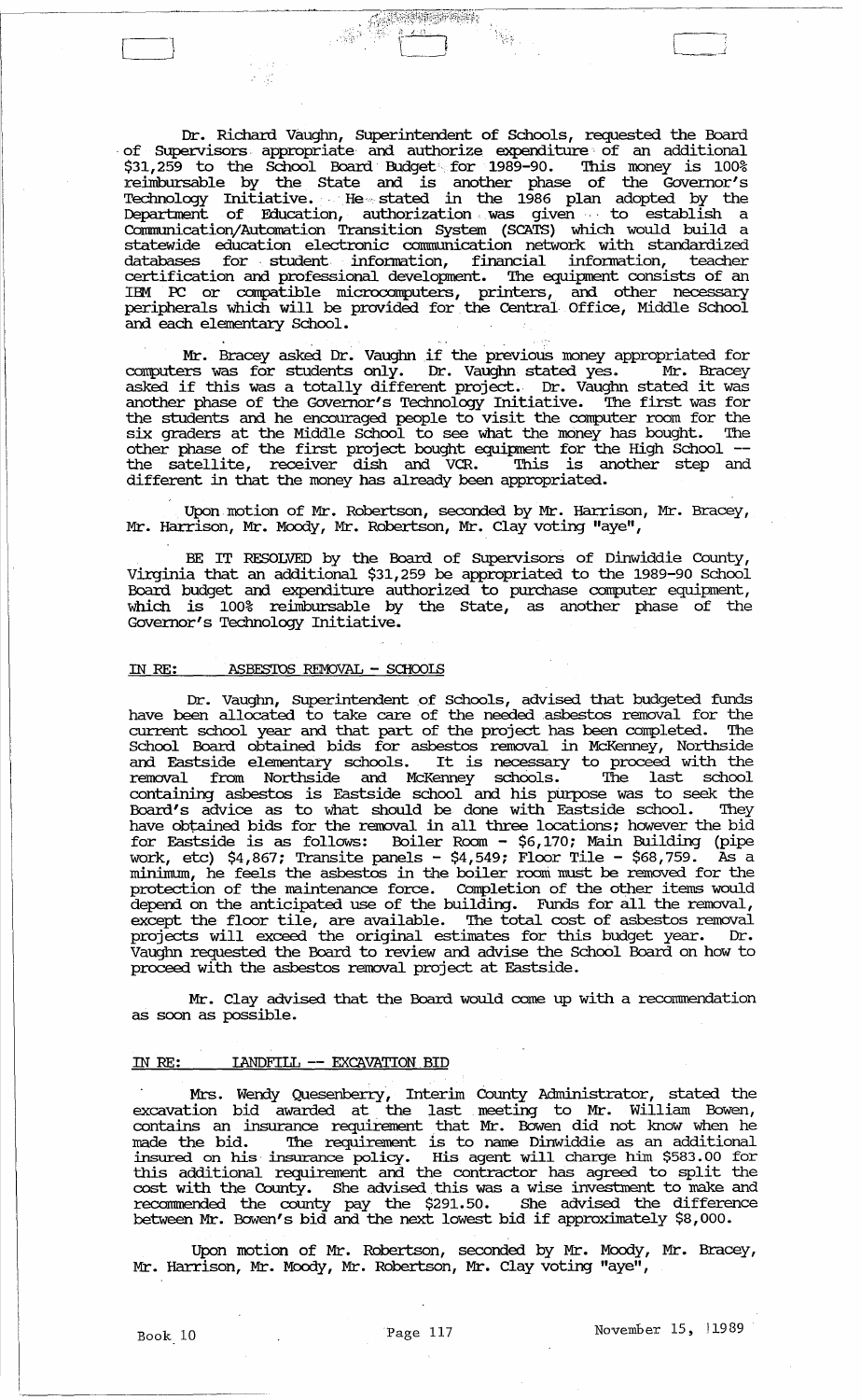BE IT RESOLVED by the Board of Supervisors of Dinwiddie County Virginia, increase Mr. William Bowen's excavation bid at the Landfill by \$291. 50 which would add Dinwiddie County as an additional insured to his policy.

#### IN RE: RETIREMENT RESOLUTION

Upon motion of Mr. Bracey, seconded by Mr. Harrison, Mr. Bracey, Mr. Harrison, Mr. Moody, Mr. Robertson, Mr. Clay voting "aye", the follawing resolution was adopted:

WHEREAS, the Board of Supervisors (the "Board") of Dinwiddie County (the "County") has been notified by the Virginia supplemental Retirement System *(''VSRS'')* that the General Assembly granted political subdivisions the authority, in advance, to allaw employees to retire with unreduced benefits at age 55 with 30 years of *service* without additional cost to the County and without any adjusbnent to the County's employer cost to the county that without any adjustment to the county's employer<br>contribution rates, but only if such authority is exercised prior to January 1, 1990; and

WHERFAS, the Board desires to elect to provide such early retirement benefits before January 1, 1990;

NOW, THEREFORE, BE IT RESOLVED by the Board of Supervisors of Dinwiddie County that the County Administrator is hereby authorized and directed to take all such action as may be necessary or appropriate to effect the election of such early full retirement benefits without cost to the County, including but not limited to the completion of the VSRS fonn certification election to provide such early retirement benefits.

## IN RE: EXECUTIVE SESSION

Upon motion of Mr. Harrison, seconded by Mr. Moody, Mr. Bracey, Mr. Harrison, Mr. Moody, Mr. Robertson, Mr. Clay voting "aye", pursuant to Section  $2.1-344(1)$ , (5) & (7), of the Virginia Freedom of Information Act, the Board moved into Executive Session at 9:17 p.m. to discuss personnel, industrial and legal matters. A motion having been made and approved, the meeting reconvened into Open Session at 10:21 p.m.

#### IN RE: CERTIFICATION OF EXECUTIVE MEETING

Upon motion of Mr. Robertson, seconded by Mr. Harrison, Mr. Bracey,<br>Irrison, Mr. Moody, Mr. Robertson, Mr. Clay voting "aye", the Mr. Harrison, Mr. Moody, Mr. Robertson, follawing Certification was adopted:

WHEREAS, the Board of Supervisors of Dinwiddie County convened an executive meeting on this date pursuant to an affirmative recorded vote and in accordance with the provisions of The Virginia Freedom of Information Act; and .

WHERFAS, Section 2.1-344.1 of the Code of Virginia requires a certification by the Board of Supervisors of Dinwiddie County, that such Executive meeting was conducted in confonnity with the Virginia law;

NOW THEREFORE BE IT RESOLVED that the Board of Supervisors of Dinwiddie County, Virginia, hereby certifies that, to the best of each member's knawledge, (1) only public business matters lawfully exempted from open meeting requirements by Virginia law were discussed in the executive meeting to which this certification resolution applies; and (2) only such public· business matters as were identified in the motion convening the executive meeting were heard, discussed or considered by the Board of Supervisors of Dinwiddie County, Virginia.

### IN RE: IANDFILL OPERATOR -- REGRADE OF HEAVY EQUIPMENT OPERATOR - I ro8ITION

Upon motion of Mr. Bracey; seconded by Mr. Moody, Mr. Bracey, Mr. Harrison, Mr. Moody, Mr. Robertson, Mr. Clay voting "aye", the following resolution was adopted:

 $\label{eq:2.1} \begin{array}{cc} \mathbb{E} & \mathbb{E} & \mathbb{E} \\ \mathbb{E} & \mathbb{E} & \mathbb{E} \\ \mathbb{E} & \mathbb{E} & \mathbb{E} \end{array}$ 

 $-1$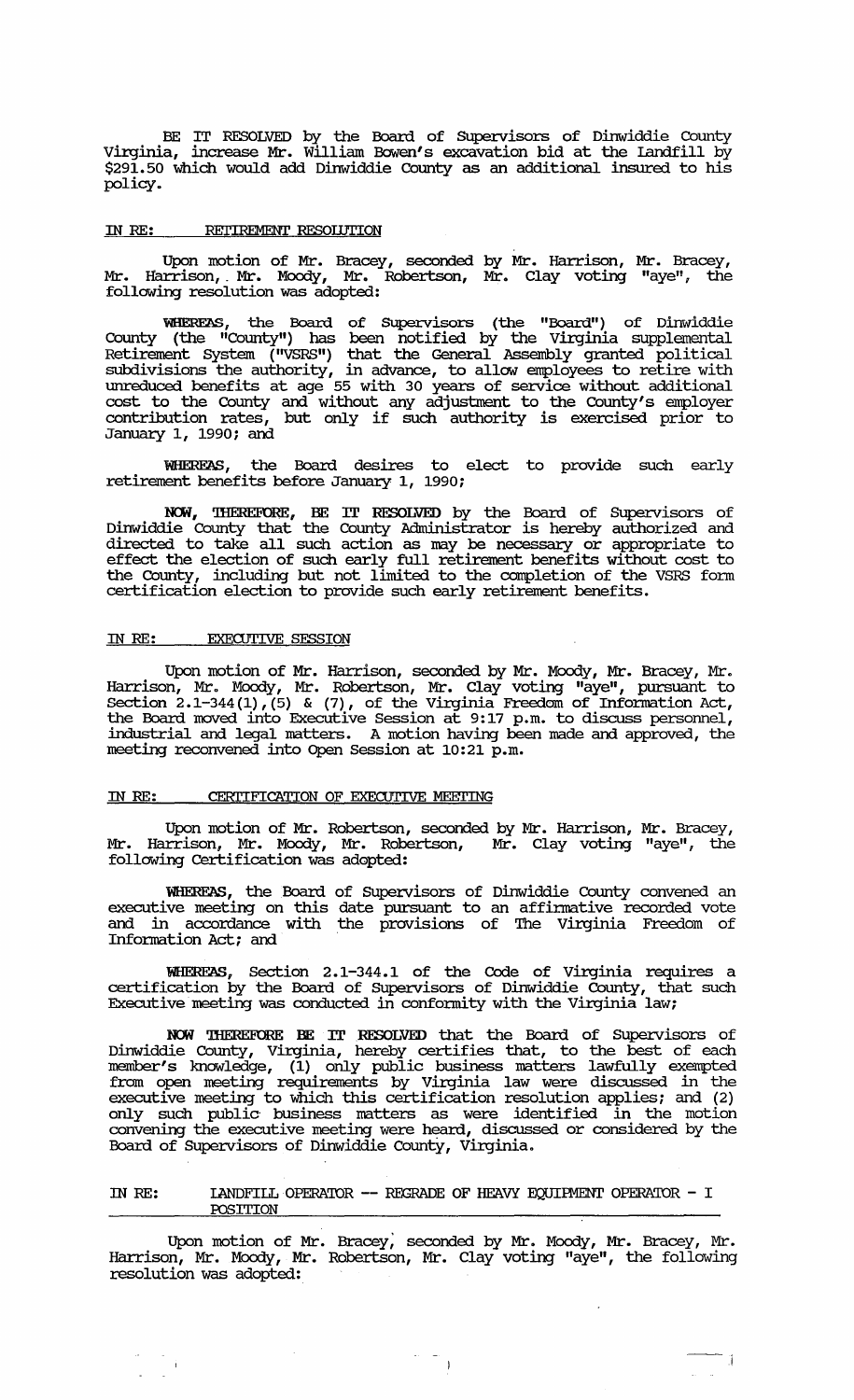WHEREAS, the'1988 regulations goVerning the County's solid waste program are quite extensive and will have a tremendous impact on the operation of the landfill; and

 $\mathbb{R}^2$  and  $\mathbb{R}^2$  and  $\mathbb{R}^2$ 

WHERFAS, the interim operational plan submitted to the Department of Waste Management discusses at great length the duties and importance of the landfill Operator; and,

WHEREAS, the present Equipment Operator, Mr. Ronald Bell, has been fulfilling the duties of the Landfill Operator as described;

NCM, 'lHEREF0RE, BE IT Dinwiddie County, Virginia, Compactor/Operator I held by Operator, Grade 16; and RESOLVED by the Board of supervisors of that the position of Heavy Equipment Mr. Ronald Bell be regraded to Landfill

BE IT FURIHER RESOLVED by the Board of Supervisors of Dinwiddie county, Virginia, that Mr. Bell be placed at this grade, step 2A, \$18,096.

### ill RE: COUNTY ATIORNEY **--** CONTINUATION OF PRESENT CONTRAcr

Upon motion of Mr. Robertson, seconded by Mr. Harrison, Mr. Bracey, Mr. Harrison, Mr. Moody, Mr. Robertson, Mr. Clay voting "aye", the following resolution was adopted:

WHERFAS, County Attorney unsuccessful in Attorney; and, after reviewing the applications for the position of and conducting interviews, the Board of Supervisors was selecting a candidate to fill the position of County

WHEREAS, 1990 will bring in a new Board as well as a new County Administrator whose participation should be included in the selection of an individual to fill this position;

**NCM,** 'lHEREF0RE, BE IT RESOLVED that the Board of SUpervisors of Dinwiddie County, Virginia, feels it is in the best interest of the County to continue the present contract with Natkin, Heslep, Siegel & Natkin for legal services until a decision is made to fill the position of County Attorney.

## IN RE: ADJOURNMENT

Upon motion of Mr. Bracey, seconded by Mr. Robertson, Mr. Bracey, Mr. Robertson, Mr. Harrison; Mr. Moody, Mr. Clay voting "aye", the meeting was adjourned until 6:30 P.M., Tuesday, December 5, 1989.

 $\overline{A.S.}$  $\overline{\text{CIAY}}$ , CHAIRMAN

ATTEST: *(Jendy W. Olusenburn)*<br>Wendy W. Quesenberry Wendy W. Quesenberry Interim County Administrator